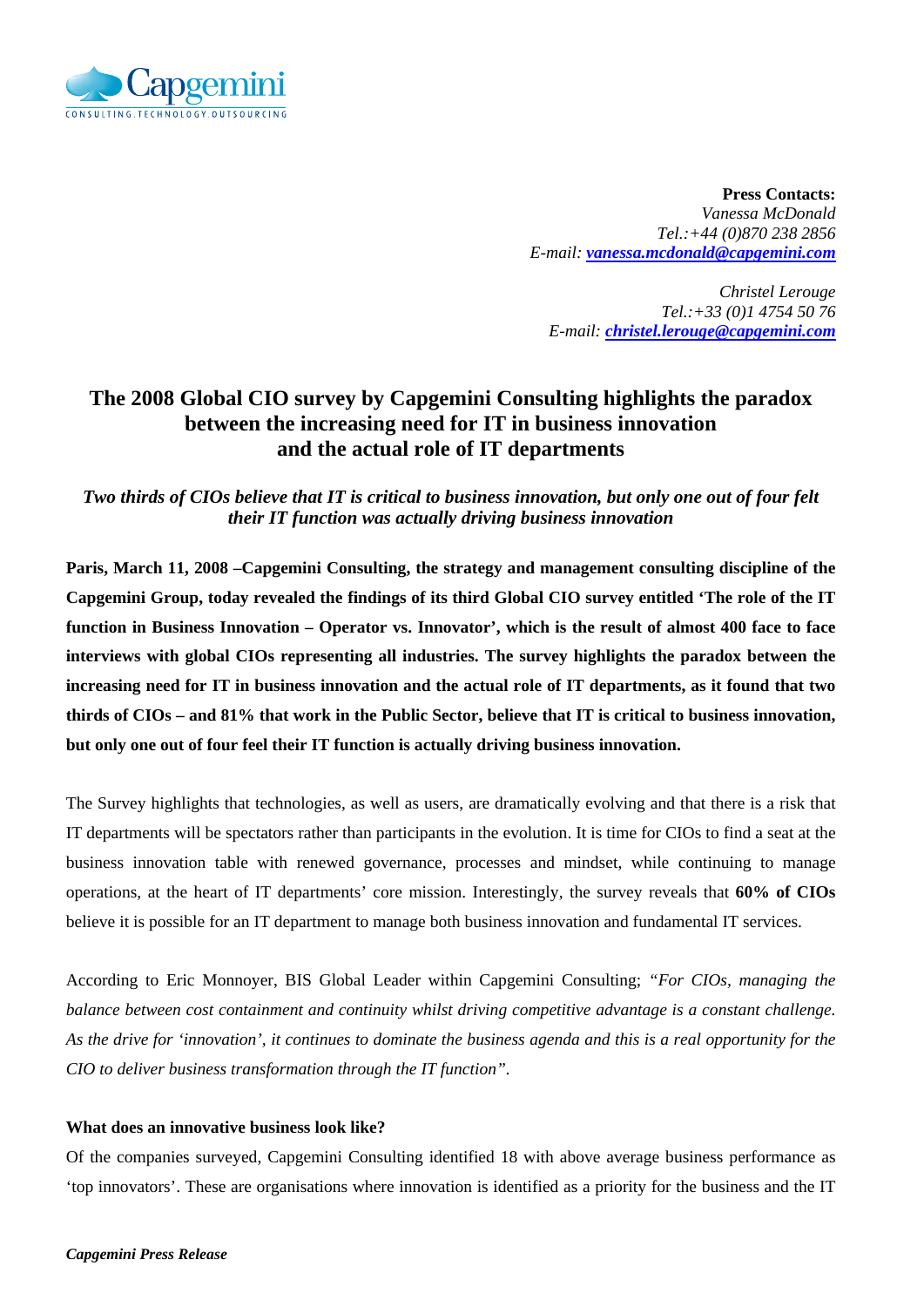

function is seen as playing a leading role in that innovation. CIOs looking to drive innovation can start by reviewing these core characteristics, shared by the top innovators:

- understanding of IT by business leadership (**77% vs. 38% average**)
- effective relationships between IT and the business (**94% against an average of 67%**)
- very strong delivery of fundamental IT services (**83% against an average of 56%**)
- the CIO reports to the CEO/COO (rather than the CFO) (**75% against 53%**)
- **88% (against 40%)** stating that they were a partner of the business not a supplier or utility provider

When comparing different industry sectors, the survey reveals that IT is now playing a key role in **business innovation in the Public Sector**: it comes first as the sector that considers IT as a source of innovation and second, just after Financial Services, as the sector in which companies have KPIs for the IT function for innovation.

## **What are the challenges?**

CIOs cite their most important challenges to innovation as:

- short term operational matters (**52%**),
- insufficient capabilities (**37%**),
- difficulties in recruiting skilled staff (**35%**),
- a lack of business sponsorship (**25%**),
- and poor business and IT collaboration (**24%**).

Meanwhile, a new generation of IT literate users is now able to innovate using IT without the help of the IT department. User driven technology demands have made IT more critical to the business but the IT function less so. This comes at a time when much of the IT value chain has been outsourced and replaced by package implementation, leaving IT with a process-oriented, cost and risk containment role. Interestingly, the level of outsourcing is not seen as a barrier for IT to play a key role in business innovation: **72% of the respondents** believe it has a positive impact, providing the capacity to focus on innovation. According to the report, effective CIO leadership, an open and informal organisational culture and IT performance measures that focus on value are likely to drive innovation in the current business climate.

### **What are the recommendations for building a key role for the IT function in business innovation?**

In order to achieve this, CIOs must reconfigure the IT organisation and its governance by doing the following:

- separating IT fundamentals from business innovation and identifying the correct balance between the two;
- maximising available resources and skills by effectively using technology partners and outsourcing;
- linking technology to innovation instead of cost to show that IT can change the business for the better;